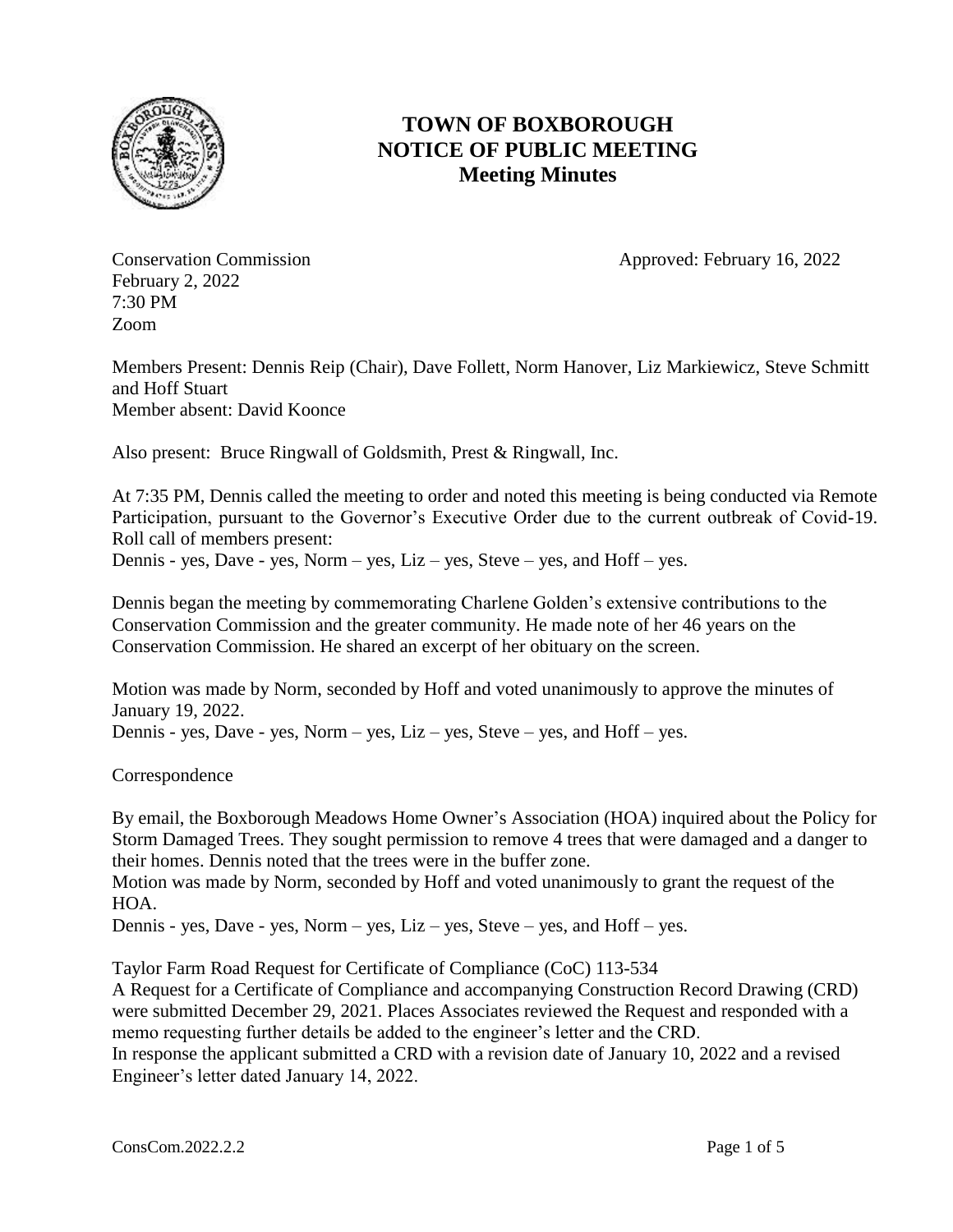After review, Places supplied further comments dated January 31, 2022, which Dennis screen shared. The letter expressed some issues remaining with the as-built details.

Bruce Ringwall, GPR, spoke to the Request. He said that he had not seen the Places letter dated January 31, 2022 and found it confusing. He said the wetlands restoration was complete and pointed out that Oxbow had signed off on it. Dennis and other members of the Committee also found the Places letter confusing. Dennis agreed to follow-up with Places and ask them to send another letter clearly stating whether their recommendation is for the Conservation Commission to issue the CoC or not. He indicated to Bruce that the Commission would vote on the CoC at their next meeting.

Dennis reviewed the Request for Certificate of Compliance 113-524 at 205 Flagg Hill Road. Places reviewed the Request in a memo dated December 27, 2021, requesting additions to the engineer's letter.

The applicant replied with a memo dated Dec. 30, 2022 with comments on those documents. By email dated January 12, 2022 Places requested further additions to the engineer's letter. The applicant provided that letter, dated January 14, 2022.

By email on January 18, 2022 , Places stated this revised letter addressed the deviations from the approved plan.

Motion was made by Dennis, seconded by David and voted unanimously to approve the Certificate of Compliance 113-524 at 205 Flagg Hill Road. Dennis - yes, Dave - yes, Norm – yes, Liz – yes, Steve – yes, and Hoff – yes.

Discussion: 650 and 674 Massachusetts Avenue Enforcement Order and Restoration Plan

By email Nick Facendola of Level Design Group, representing the property owner, noted he would be submitting a revised restoration plan and requested this topic be continued for discussion at the next Commission meeting.

Motion was made by Dennis, seconded by Hoff and voted unanimously to grant the request and continue the discussions on February 16. 2022. Dennis - yes, Dave - yes, Norm – yes, Liz – yes, Steve – yes, and Hoff – yes.

Notice of Intent Hearings continued 650 and 674 Massachusetts Avenue By email Nick Facendola of Level Design Group, representing the property owner, requested a continuation of both hearings to the Commission's meeting on March 2, 2022.

Motion was made by Dennis, seconded by Hoff and voted unanimously to grant the request and continue the hearings on March 2, 2022 at 8:15 PM. Dennis - yes, Dave - yes, Norm – yes, Liz – yes, Steve – yes, and Hoff – yes.

Dennis reviewed the draft Commission's Annual Report.

Motion was made by Dennis, seconded by Hoff and voted unanimously to approve the Annual Report.

Dennis - yes, Dave - yes, Norm – yes, Liz – yes, Steve – yes, and Hoff – yes.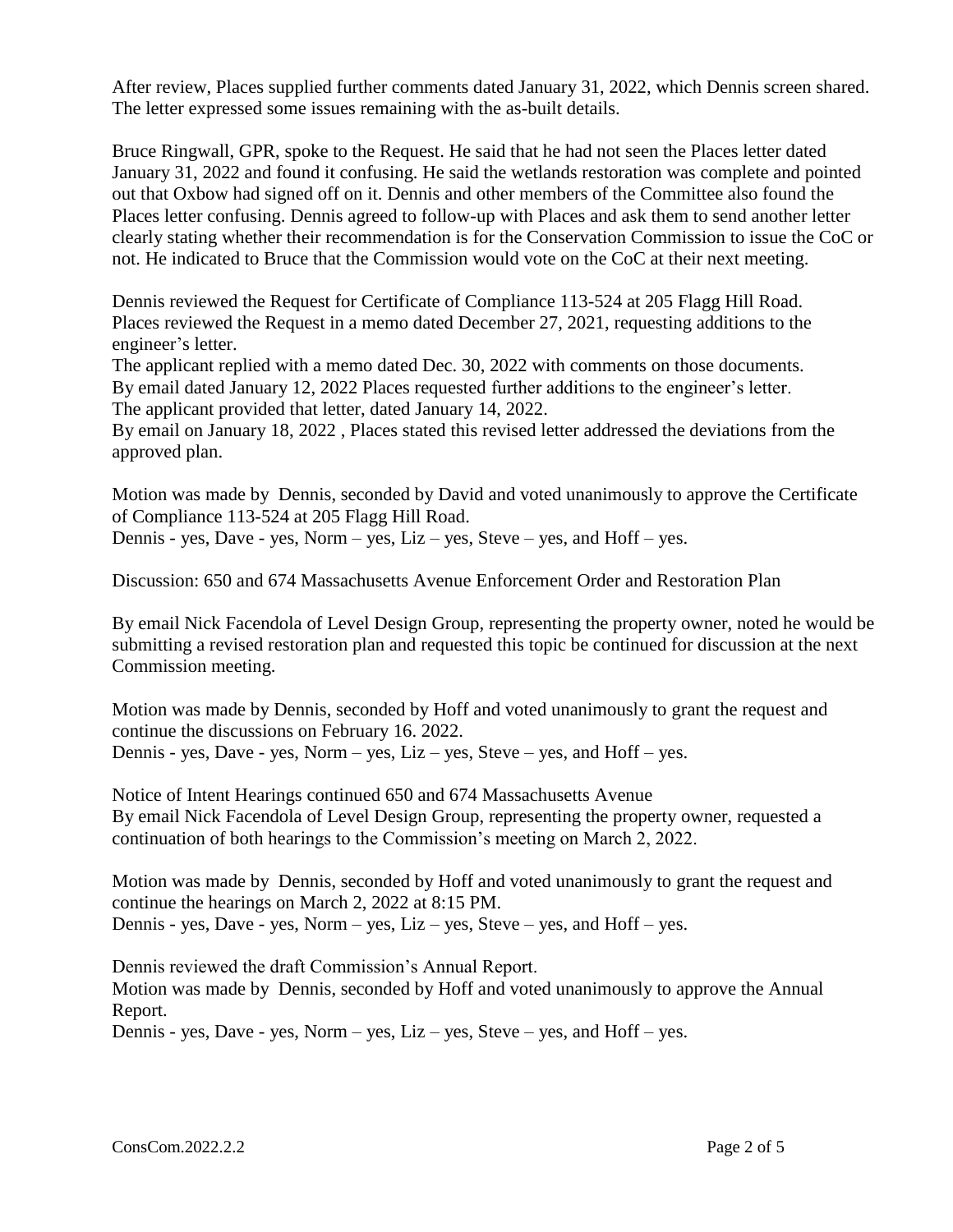## Additional Correspondence

By email Alex Smith inquired about inaccuracies with the Patch Hill trail map on the Town's website. He was informed that his email was forwarded to those responsible for GIS. Norm noted that Mr. Smith noted that there was no way for someone to give feedback on trails via the town website. Dennis agreed to ask Mary N. to create a link on the Commission page for that purpose. Liz and Norm agreed to follow-up with Mr. Smith.

By email Karen Herther inquired about a memorial donation of trees for Flerra Meadows. The Commission discussed the inquiry. Dennis noted that the Commission has no immediate defined need or interest in additional trees, donated or otherwise. They have more than enough in their inventory. He pointed out that planting trees is not consistent with the Commission's management of Flerra as a meadow. He further noted that the Commission has a moratorium on memorials on Town Conservation Land.

## Committee Reports

Steve Schmitt reported that the Water Resources Committee has 2 articles on the February Special Town Meeting warrant.

Liz Markiewicz moved that the Conservation Commission agree to pay \$500 more or less for the printing of 250 additional trail guides.

Norm discussed meeting with Lynn Stahlberg and Joan Rosania on expanding parking at the trail head to Patch Hill Conservation area on Hill Road. They wanted more off-street parking. Liz and Norm agreed to work with DPW to develop a plan.

Discussion: 95 and 105 Sargent Rd Phyllis Campbell Right of first refusal acreage currently classified as forestry pursuant to Chapter 61 of MGL. The notification included a copy of the Purchase and Sale Agreement for \$1,250,000.00.

The Commission received many emails in support of the conservation of these properties.

## Discussion:

Dennis started off the discussion by saying that the Select Board (SB) has requested a recommendation by February 9, 2022 from the Commission on whether to move forward on the land purchase. He emphasized that the SB is the entity that acts on behalf of the Town in purchases of this type. He noted that 14 emails, mostly in favor of the purchase, had been received by the Commission. He shared an email from Kendra Bence as being representative of the favorable emails. Connectivity with other trail systems, aquifer recharge and flood control were among the benefits mentioned. He also noted an email from Lynn Stahlberg pointing out the high cost of the property and the lack of a compelling argument as to why the Town needed to spend so much money. Dennis opened the meeting up to the audience.

Jim Comolli of 451 Sargent Road supported the purchase and conservation of the property. He was more concerned with the process. Dennis said that once the Town receives notice of an offer, they have 120 days to act. The SB needs to hold a hearing and then the purchase would have to appear on a

**ConsCom.2022.2.2** Page 3 of 5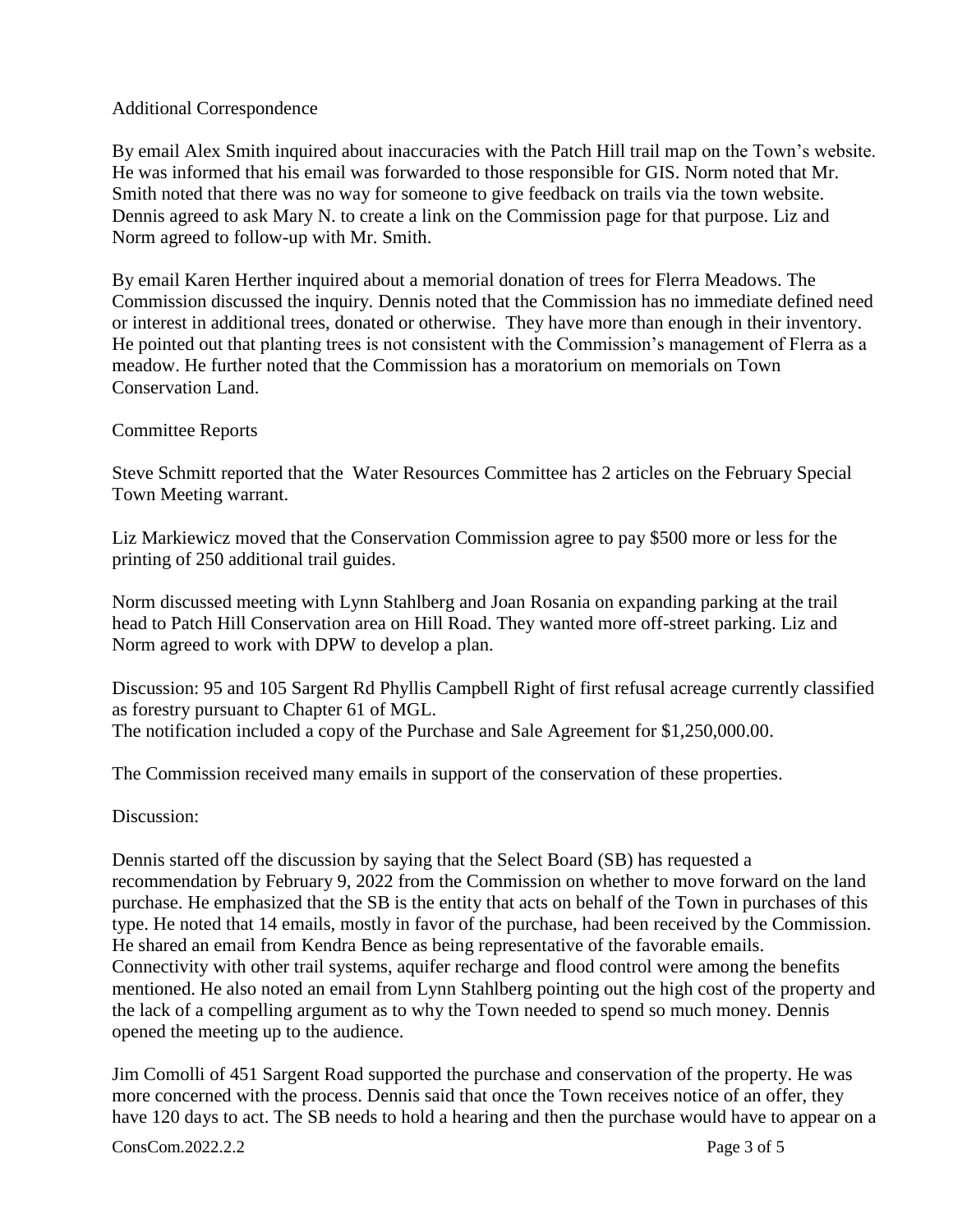town meeting warrant. Dennis said that he has been told that, due to an error in the first notice, the owners had to submit a second notice that was received January 21.

Rita Grossman of 291 Depot Road said that the Boxborough Conservation Trust (BCT) was willing to work with the Town in preparation for town meeting: getting out the vote, raising money, etc. She said that the Trust was not in position to acquire the property as was the case in 2009 with the Campbell property on Depot Road.

Paula Meleis of 460 Littlefield Road said that she walks in Rolling Meadows all the time and has noted the abundant wildlife. Conserving the Campbell property would ensure habitat big enough for the larger predators such as coyote and bobcat.

Tom Bieber of 151 Emanuel Drive asked that the Commission recommend that the SB move forward on the property.

Rolf Wasserman of 55 Sargent Road said that if the Town doesn't conserve the property, there will be houses built there that would cause an increase in traffic and cost the town money by increasing demands on police, fire, EMS and the schools. He said that the purchase would be a one-time expense for a lifetime of protection.

Fred Dushin of 239 Littlefield Road asked if the Commission had an objection to linking the property to Rolling Meadow. Dennis said that there were wetlands to contend with but linkages would be made if possible.

Lisa St. Amand of 1088 Hill Road recommended that the Commission support the purchase of the property. She said that the potential for new trails would be a valuable addition to the existing trail system.

Anne Gardulski of 148 Sargent Road pointed out that the property abuts or is near 3 existing conservation areas. Connectivity is important to hikers and to wildlife.

Scott and Cynthia Pierce of 201 Sargent Road asked about the process. What needs to happen to get this done? Dennis said that getting an article passed at town meeting is the goal.

Meredith Houghton, Sudbury Valley Trust (SVT) Land Protection Specialist, said that the property had high value from a climate resiliency standpoint. She said that there were funding options that could be explored and that SVT is actively working with BCT on funding and grant strategies.

Lisa St. Amand said that BCT was getting up to speed on 61A and the Right of First Refusal requirements. She wanted confirmation as to whether the 120-day clock was reset to January 21 as a result of the defect in the first notice. Had the Town followed all the correct steps? She recommended that the Town develop a procedure for ROFR situations.

Jeff and Janet Glidden of 326 Sargent Road asked whether the Commission was supportive of the purchase. They didn't think it would pass at town meeting without Commission support.